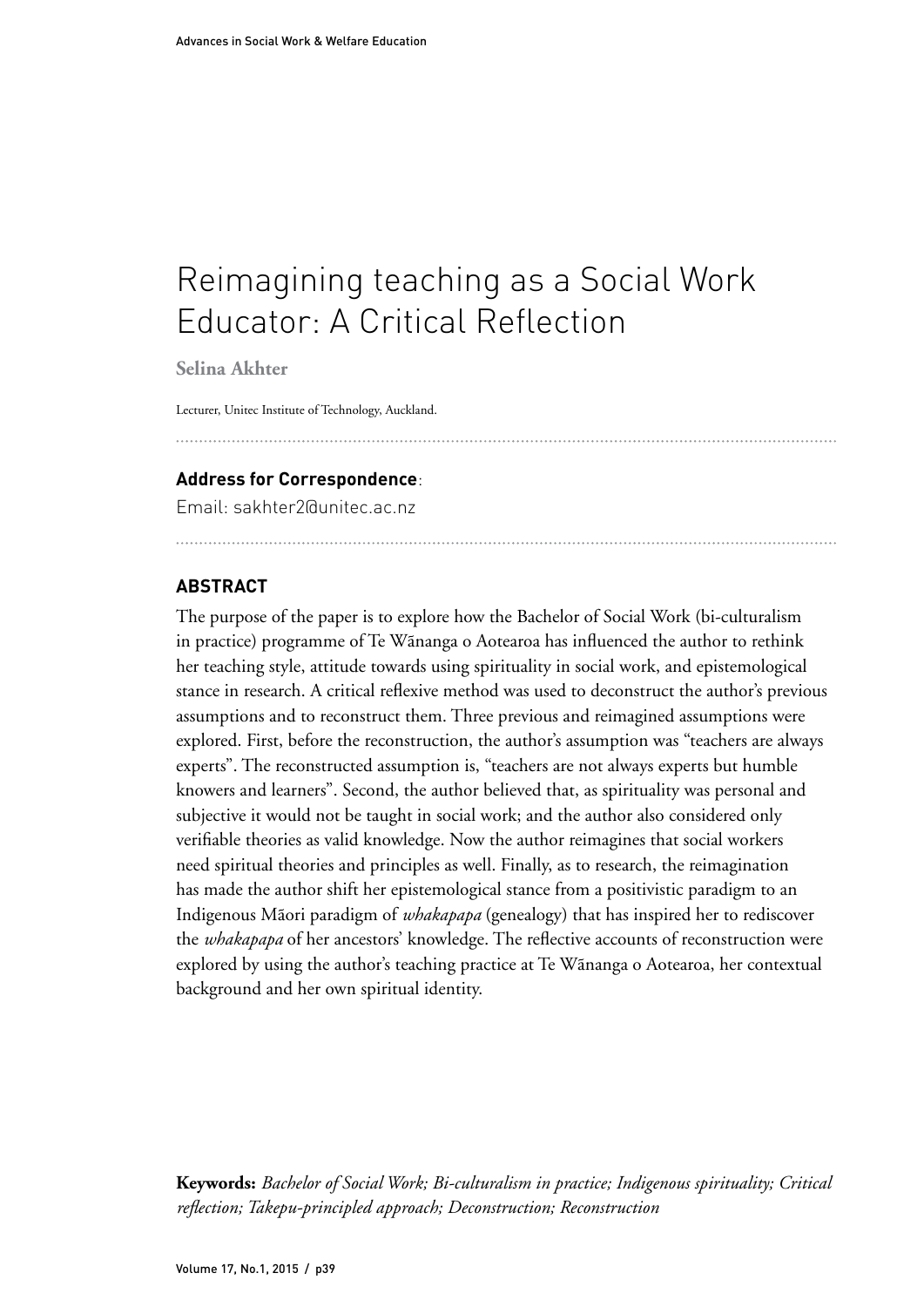## **INTRODUCTIONS**

Postmodern social work navigates from the platform of the constructivist paradigm that believes in bringing the notion of multiple truths instead of a "one-theory-fits–all" to education and practice. The paradigm of "constructivism" has been revolutionary and powerful in inviting Indigenous communities and providing them a safe space for reclaiming their ancestors' ways of life that were lost in colonisation (Eketone, 2008; Salas, Sen, & Segal, 2010). The Bachelor of Social Work (bi-culturalism in practice) (BSW (BIP)) programme taught in Te Wãnanga o Aotearoa is one of the Indigenous education programmes that has invited both teachers and students to reclaim their ancestors' knowledge in the context of social work in Aotearoa. Research (Akhter & Leonard, 2014; Anderson, 2011; Freeman, 2011) revealed that both students and teachers perceived the course as an emancipatory tool to explore their Indigenous identity, challenge their hegemonic thinking, and reclaim cultural and spiritual principles and framework.

In this paper I will reflect on my experience of teaching on the Bachelor of Social Work biculturalism in practice programme of Te Wãnanga o Aotearoa, which has involved a shift of consciousness that has altered my insights as an educator. In particular, I will examine how I am reimagining my assumptions about my teaching style, my attitude towards using spirituality in social work and epistemological approaches of research.

## **BACKGROUND TO THE CONTEXT**

#### **Locating the author**

My identity is a complex construction of spirituality and culture. Spiritually, I am a Muslim who believes in Islam and culturally, a Bangladeshi. Bangladesh is situated in South Asia, surrounded by India. My mother tongue is Bangla which is derived from Sanskrit, an old Indian language which goes back to the Aryans who arrived in India about 1750BC. My cultural heritage, traditions and ways of life are more or less similar to those of an Indian. My Islamic spirituality intersects with the culture. Bangladeshi society is hierarchical with strict divisions of class, age and gender. As I used to teach social work in Bangladesh I wanted to explore the complexities of the hierarchy I grew up in. Also, as a mother, I observed how my child was treated by teachers with the same hierarchical background. In that context a child's ability to compete is regarded as the highest attribute. My natural instinct to learn more about this phenomenon was so strong that I chose to study "selfdetermination and autonomy of children" in my PhD pursued at Macquarie University, Australia. The PhD model was completely based on western theories and the positivistic paradigm. Later, I anchored at Te Wãnanga o Aotearoa and taught BSW (BIP). My reflection portrayed in the following sections is based on the background described above. Now I have started a new journey at Unitec as a teacher of social practice. I hope to continue my reflection to search for a new perspective.

#### **Bachelor of Social Work (Bi-culturalism in Practice) BSW (BIP)**

The BSW (BIP) is a three-year, full-time, social work degree programme of 360 credits consisting of 21 *kõnae ako* (papers) at Te Wãnanga o Aotearoa and accredited by the New Zealand Qualifications Authority (NZQA) (Pohatu, 2010). The bicultural notion of BSW recognises the historical foundation of the nation Aotearoa and consciously creates equal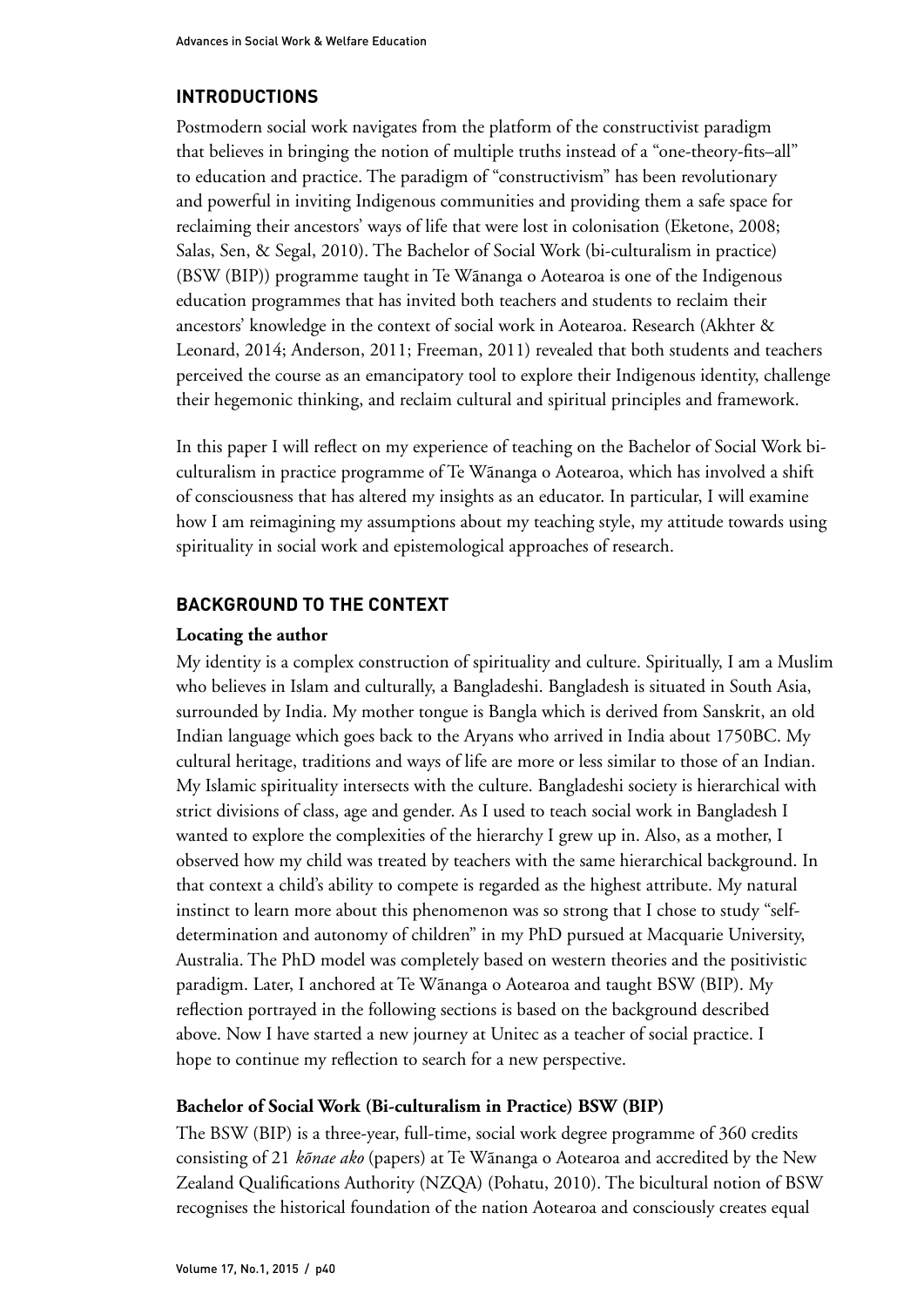space for Mãori bodies of knowledge to be constructed alongside non-Mãori bodies of knowledge. This mirrors Apirana Ngata's vision that states "Mãori philosophic utterances may exist in parallel columns alongside those of any other races" (Te Apirana Turupa Ngata, 1929, cited in Te Wãnanga o Aotearoa, 2013). Dr Rongo Wetere signalled the significance of this organic philosophy by setting up a bicultural framework within social work education in Aotearoa society. Taina Pohatu, the designer of the programme, named it Bachelor of Social Work (BSW) (bi-culturalism in practice (BIP) (Akhter & Leonard, 2014). The vehicle to achieve the bi-culturalism is an approach which has been conceptualised as a *takepu*-principled approach (Pohatu, 2008).

#### **The Takepu-principled approach**

According to Pohatu (2010), best practice always includes *takepu*-applied principles which inform practice and are more relevant than abstract theories. The concept of *takepu* includes Mãori wisdom, culture, applied principles, ethical positions and ways of life to convey ways of humanness to guide *Te Ao Mãori*. According to Pohatu (2008), "Takepu as applied principles signposts to generations how to live, to behave, then engage with people as they pursue the quest of their aspirations and needs" (p. 2). *Takepu* is fundamental to every BSW (BIP) class, to the content, assessments and the delivery methods. The six selected takepu of the degree are: *ãhurutanga* (safe space), *te whakakoharangatiratanga* (respectful relationship), *kaitiakitanga* (responsible trusteeship and guardianship), *tinorangatiratanga* (absolute integrity), *tau kumekume* (positive and negative tensions) and *mauri ora* (wellbeing) (Pohatu, 2003). The *takepu ãhurutanga* and *te whakakoharangatiratanga* have been seen to be very effective. *Takepu ãhurutanga* creates and maintains quality space for study. In the learning environment, *mauri* or the life force can be felt. Teaching has a humane feeling to it. The continuous enquiries around "do you understand?", "shall we go through the lesson?" "do you require more time?" allow everyone to learn at their own pace and to open up. The *takepu te whakakoharangatiratanga* recognises that successful engagement and endeavour require conscious application of respectful relationships with *kaupapa* (topic) and people at social, cultural, emotional and spiritual levels. It is crucial to be humble in BSW about knowing others' perspectives. The humble knowers honour and value others' perspectives (Clark, 2006). They do not interfere with others' valuable construction of reality. The students and teachers of BSW constantly ask themselves "Are we imposing anything that does not fit others' worldviews?" In addition, the *takepu tinorangatiratanga* maintains and protects the absolute integrity of people. The *takepu kaitiakitanga* ensures people undertake stewardship and obligations. The *takepu tau kumekume* acknowledges the ever-present tensions in any *kaupapa* and relationship – positive or negative – and that offers insight and interpretation. The programme constantly acknowledges the essence of *takepu mauri ora* (wellbeing) which is at the core of all *kaupapa* (topic) and relationships in the BSW (Pohatu, 2003). These *takepu* interact in a holistic manner and have been conceived as a conceptual framework to be utilised in all content, assessments and pedagogies.

#### **The takepu-principled approach: a transformation**

The *takepu*-principled approach utilizes some key elements including uniqueness (who they are), contextualisation, conscientization and open curriculum (Pohatu, 2010) to bring a sense of transformation in class.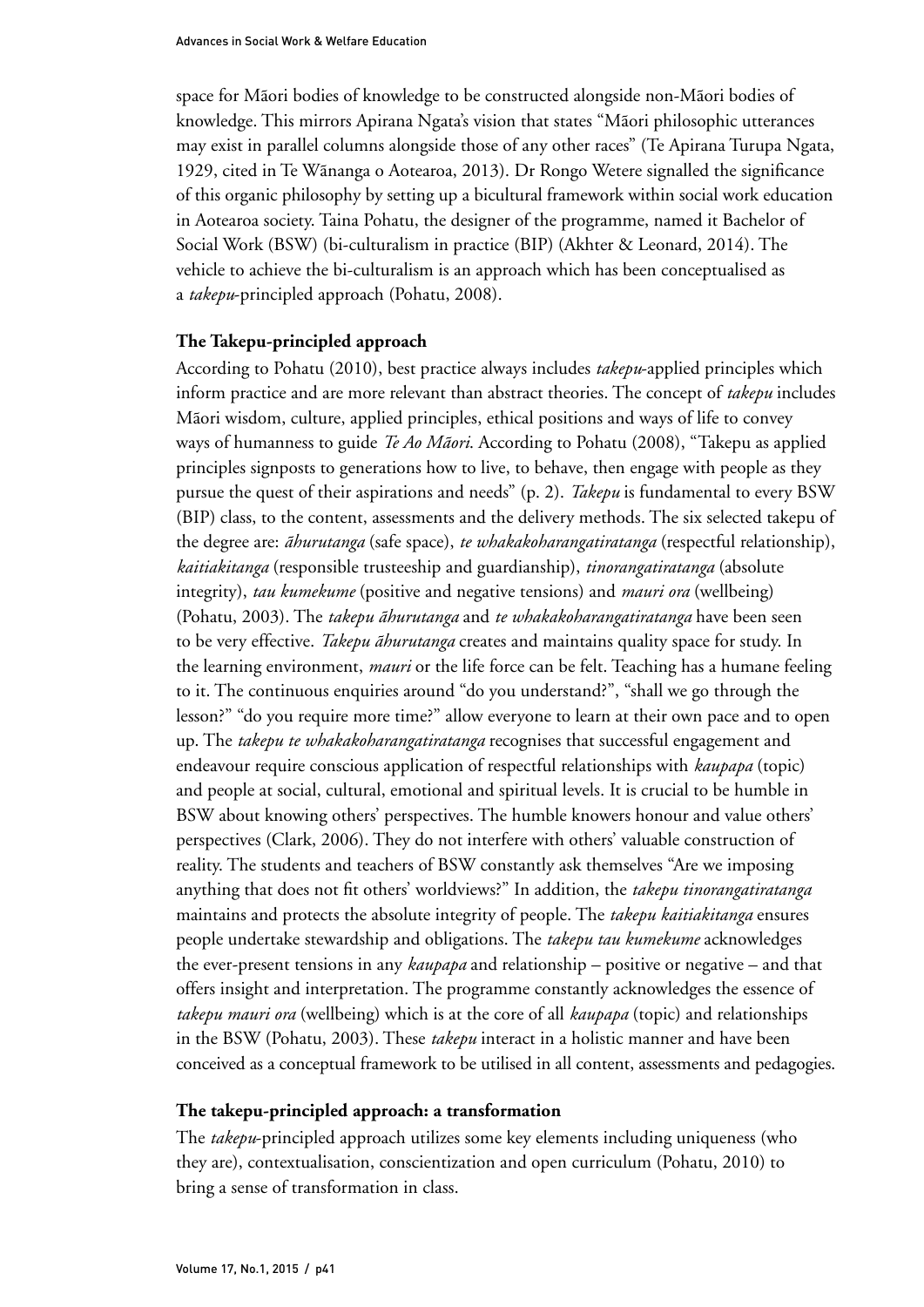This question, "who are they?", is explored by asking students an ontological question: "what is their purpose for being or reasons for being or why do they exist in this world?" This existential question allows them to explore their worldviews, belief systems, principles, values, orientations, etc. Thus students go back to their cultural and spiritual principles and values and find that their identities have already been constructed by their ancestors and by structural constructs. When they know their own values and orientations they become closer to themselves.

The BSW utilises a contextualisation process by which students share their stories, old knowing, and lived experience. It is not only sharing, listening and being empathetic to each other but also engaging in a dialogue to make sense of what was told. While the story is clear to the teller, the listeners try to make it useful for them. In other words they want to know how much of the stories/experience from other contexts can be utilised in the present context of Aotearoa social work. They try to unlock their door of experience (Pohatu, 2010, 2011). Sharing stories gives the students a chance to reflect on another time and space so that they can find another layer of meaning for their beliefs in new contexts. As they make new meanings, they ask, "how do I understand another person's frame of reference?" (Clark, 2006).

When students share their stories, they become more critically aware because they hear of each other's sufferings, loss and oppression. They come to realise how one's own experience and background affects understandings and actions in the world. They become conscientized and they question traditions. The stories give a time and space to heal as they deconstruct by being critically aware of their not knowing the effects of their own perspective (Fred, 2009). This is an educational process that develops a greater ability to think critically; that is the ability to read one's world more deeply and ask meaningful "why" questions – the central theme of Paulo Freire's framework of conscientization (Freire, 1972). This promotes transformation (Fred, 2009).

The curriculum of the BSW (BIP) is not as highly structured as a typical modern curriculum. Instead, specific contents are open and emerge via dialogue and reflections. The cultural and multiple truths/contents emerge through a number of core exercises promoting how to take a strong cultural positioning to question tradition and how to use history and colonisation to dismantle a modernistic view of social work. Regarding teaching, according to Pohatu (2010), the process of lectures, *hui* (meetings) and reflections is a normal, yet a vital, part of learning. So students bring lived experience, construct their own ideas via dialogue, critique and comparison with existing bodies of knowledge for validation. Students come out with a challenged position. When they see and feel that their experience is valued, they can think further. This process allows them to enter an enjoyable journey to reclaim cultural truths (Akhter & Leonard, 2014).

A research study (Akhter & Leonard, 2014) provided evidence of the takepu-based social work programme's intention to contribute to bi-culturalism-transformed students. The BSW (BIP) awakened the students' consciousness to knowing who they are. Even some students who were aware of who they were did not want to be awakened because of generational depression of colonisation and assimilation. Before entering the course some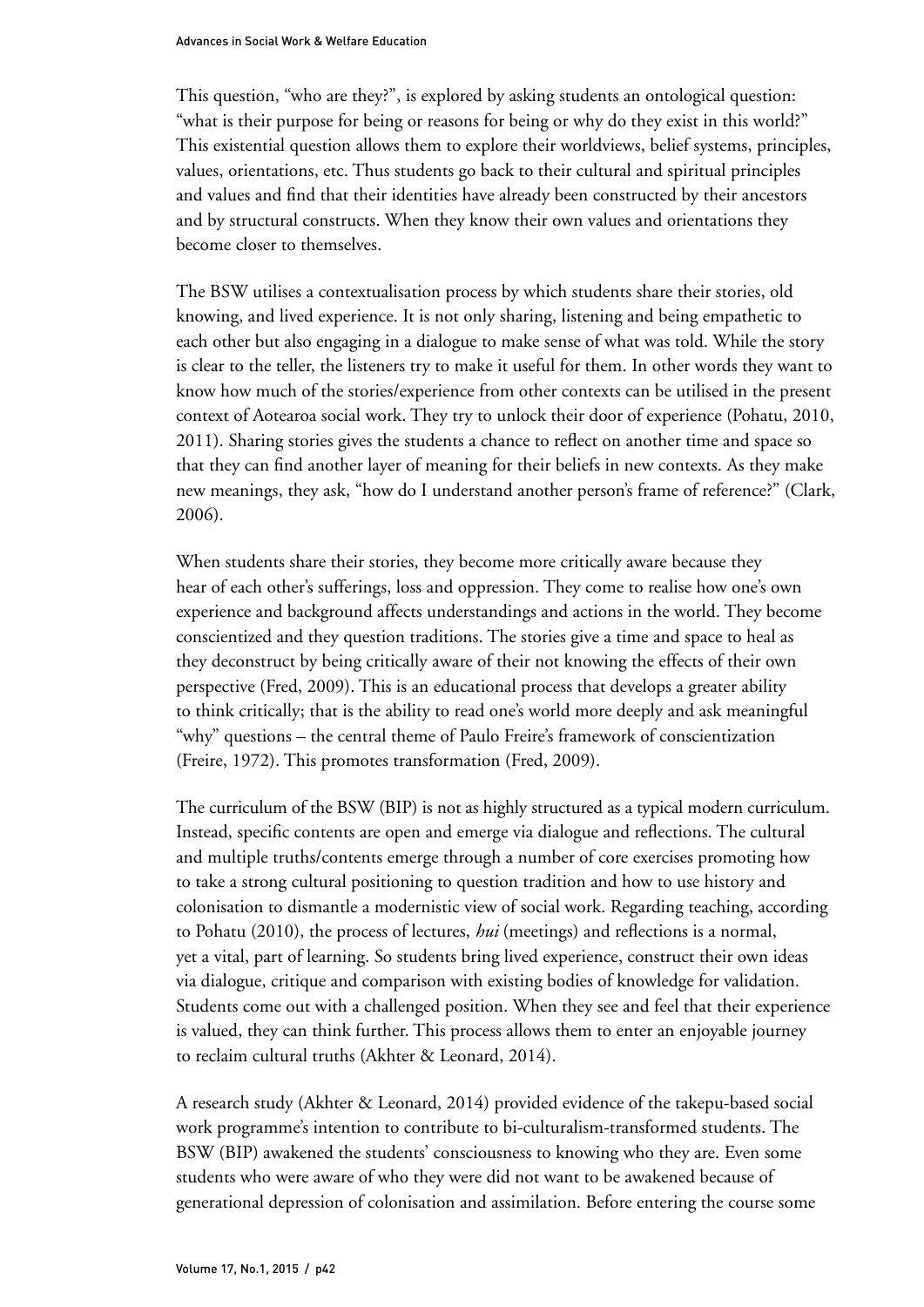Mãori students did not want to be awakened to their own worldviews. After the course they thought that they could no longer walk in ignorance. As one student reflected: "It was an experience where I found at first I did not like being awakened to our world view and now that I knew what I knew I could no longer walk in ignorance" (Akhter & Leonard, 2014. p. 10). The principled approach influenced their attitude towards being proactive in reclaiming their Mãori cultural values and principles. Through the BSW (BIP) degree, a number of students who came from the dominant worldview deconstructed their hegemonic thinking. They reflected that, when they started the BSW (BIP), their thinking was dominated by notions of institutional racism, hegemony or dominant worldview, the supremacy of colonisation, etc. As social workers they had little understanding of the Treaty of Waitangi, Mãori and other cultures. The course challenged their values and beliefs in dominant worldviews. Now they felt more cultured, more enriched in understanding both Mãori and other cultures (Akhter & Leonard, 2014). In the following section I will examine how the BSW (BIP) inspired me to identify the areas of my teaching that needed to be deconstructed and gave me the strength to challenge my practice.

## **METHOD**

I have used a critical reflexive method to deconstruct my practice. According to Fook (2004), reflexivity as a research method allows a practitioner to research his or her own practice in order to change or improve and also opens up the possibility for challenging hegemonic assumptions to facilitate the generation of alternative ways of knowing. It involves looking at one's own assumption, biases, beliefs, attitude, emotions and background and how these influence practice. Critical reflexivity challenges individuals to deconstruct their existing assumptions and helps *re*construct alternative ways of knowing which can improve practice (Allen, 2009). This new awareness can arouse strong emotions such as anger, hurt, sadness, surprise and frustration and for many can be the turning point for new practice. The critical reflexivity approach suits the context of the present reflection. I experienced strong, emotional moments of not knowing, fear of whether the integrity of my knowledge would be questioned, and anxiety, frustration and helplessness. These feelings challenged and questioned my practice, my own banking knowledge (Freire, 1972) and languages. Although it was a struggle, I enjoyed it as it made me believe in what I know "as who I am", a valuable insight for teaching.

I have used a few questions from the framework of Fook (2004) as cited by Allen (2009) to guide me in the reflexive process through two stages of questioning about the practice: 1) deconstructing the practice (analysing what happened); and 2) reconstructing meaning (identifying strategies for action or change). The purpose of these two stages of questioning is to explore assumptions, beliefs, and biases as well as to explain how they have been constructed. The questioning process is designed to draw attention to power dynamics, knowledge and theory. During the reconstruction phase it is important to identify how practice or action needs to change to fit with desired practice, and what skills, support and knowledge are necessary to endorse those changes.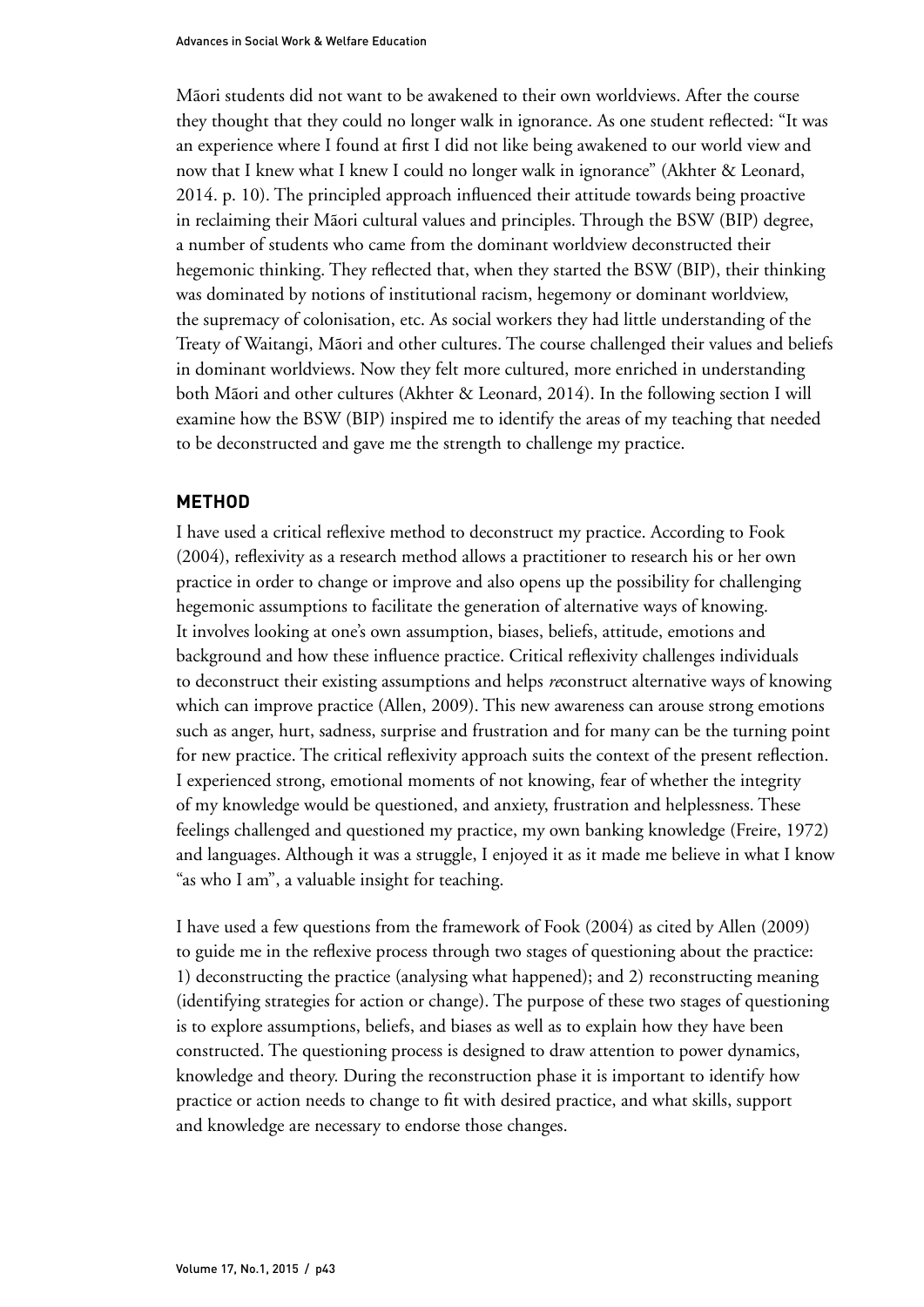## **Questions for deconstruction (stage 1)**

- What are my assumptions?
- Where did they originate? Are they mine personally or have I inherited them?
- What theory or power dynamic supports those assumptions?
- What impacts did my assumptions have in my practice?
- Are they relevant and appropriate to the situation at hand?
- How did I feel? Discomfort or reawakening?

#### **Questions for reconstruction (stage 2)**

- What needs to be changed?
- What strategies can I use to make these changes?
- What theories and interpretations support this reimagining assumption?

## **FINDINGS AND DISCUSSION**

As mentioned earlier, I have used two sets of questions to deconstruct my previous assumptions and reframe those to fit in three aspects of my practice. These are summarised in Table 1 (Reimagining assumptions as an educator), with a description of the deconstructive and reconstructive processes following.

## **Table 1. Reimagining Assumptions as an Educator**

| <b>Assumptions</b>                                                                                                             | 'Reimagining' teaching assumptions                                                                                    |
|--------------------------------------------------------------------------------------------------------------------------------|-----------------------------------------------------------------------------------------------------------------------|
| <b>Assumption 1</b><br>Previous assumption: Teachers are always<br>the experts                                                 | Reimagining assumption: Teachers are<br>not always the experts but are humble<br>knowers and are also always learning |
| <b>Assumption 2</b><br>Previous assumption: Social workers<br>use social psychological theories and<br>professional principles | Reimagining assumption: Social workers<br>need spiritual values/ principles and<br>holistic approaches                |
| <b>Assumption 3</b><br>Previous assumption: Research is a<br>process of establishing observable and<br>verifiable truths.      | Reimagining assumption: research also<br>involves a process of reclaiming unseen<br>and unobservable truth            |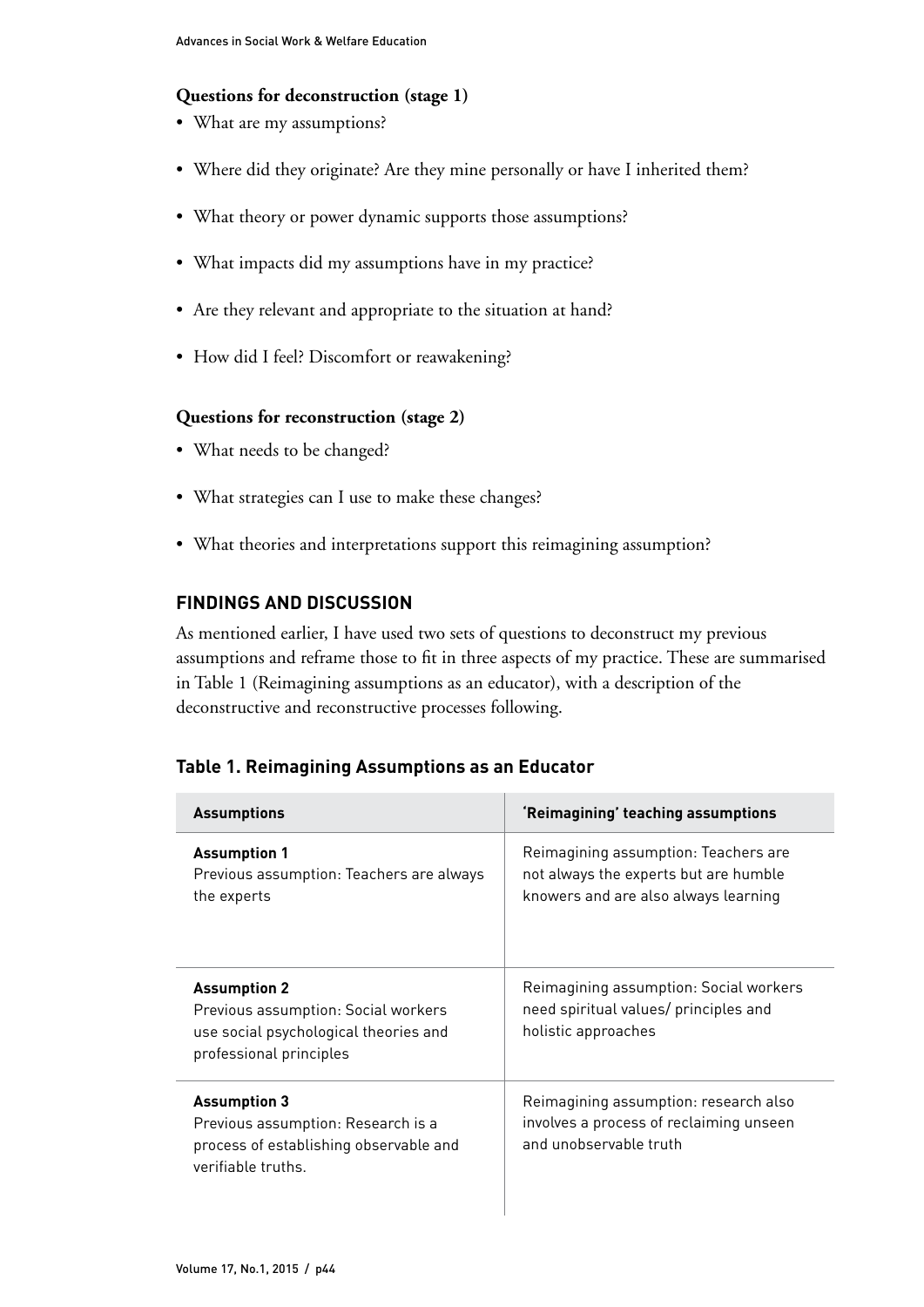The resulting previous, and the reimagining assumptions, are presented as findings in the next section.

## **Assumption 1**

Previous assumption: Teachers are always the experts

Reimagining assumption: Teachers are not always the experts but are humble knowers, learners

## **Deconstruction**

I come from Bangladesh, a traditional society which views teachers as having expertise and content knowledge. In this society, teacher–student status is hierarchical with students below the teacher. Teachers' knowledge is dominant. This can be discussed from the view of Paulo Freire's theory of banking education where teachers impart and students receive without any questions or critique (Freire, 1972). However, in the Wãnanga, the teachers and the students enjoy equal status. Both are learners and teachers and both learn from each other. This derives from the framework of Ako in the Kaupapa Mãori tradition of education (Pere, 1994). At the Wãnanga, teachers are not considered as experts or authorities with a bank of knowledge; rather they are humble knowers. The teachers are transformers, not lecturers, not even facilitators; both teachers and students co-construct the meaning of the learning outcomes.

In the beginning of my teaching at the Wãnanga it came as a surprise to me to know that students could develop their own model of practice from their lived experience. My belief was that the students' ability to build knowledge and model from their lived experience required higher level of conceptualisation, validity and reliability and research literacy. This was a moment of "not knowing" of Indigenous way of teaching – a surprising and a significant realisation for me.

During the deconstruction phase I was eager to see the skills of research that the students used when they presented their models of practice. I was frustrated to see that most of the students' presentations had no literature review, no methodology, no results and were full of emotion, personal stories, spiritual insights, upbringing, history of colonisation and hegemony. I assumed those would not be recognised as valid knowledge. For example stories of whakapapa (genealogy): how Mãori are connected to the universe and their place in it through the principle of whakapapa. The stories tell that they are the seeds and direct descendants from heaven. Through this principle Mãori trace their heritage to the very beginning of time (Denzin & Lincoln, 2005). I thought this did not have a direct link to the modern social work course content such as risk assessments, intervention, models of advocacy, community development, group work and so forth, but they were heartfelt. In most cases they used proverbs, songs, music, aesthetic elements and cultural frameworks instead of scientific theories. Every time I observed their presentations of model of practice in conferences I had to revisit and reflect on my background; what I missed, how I coped with social structural and political constraints in constructing my identity. The power of students' stories was so emancipatory that I learned how to tell stories about my roots.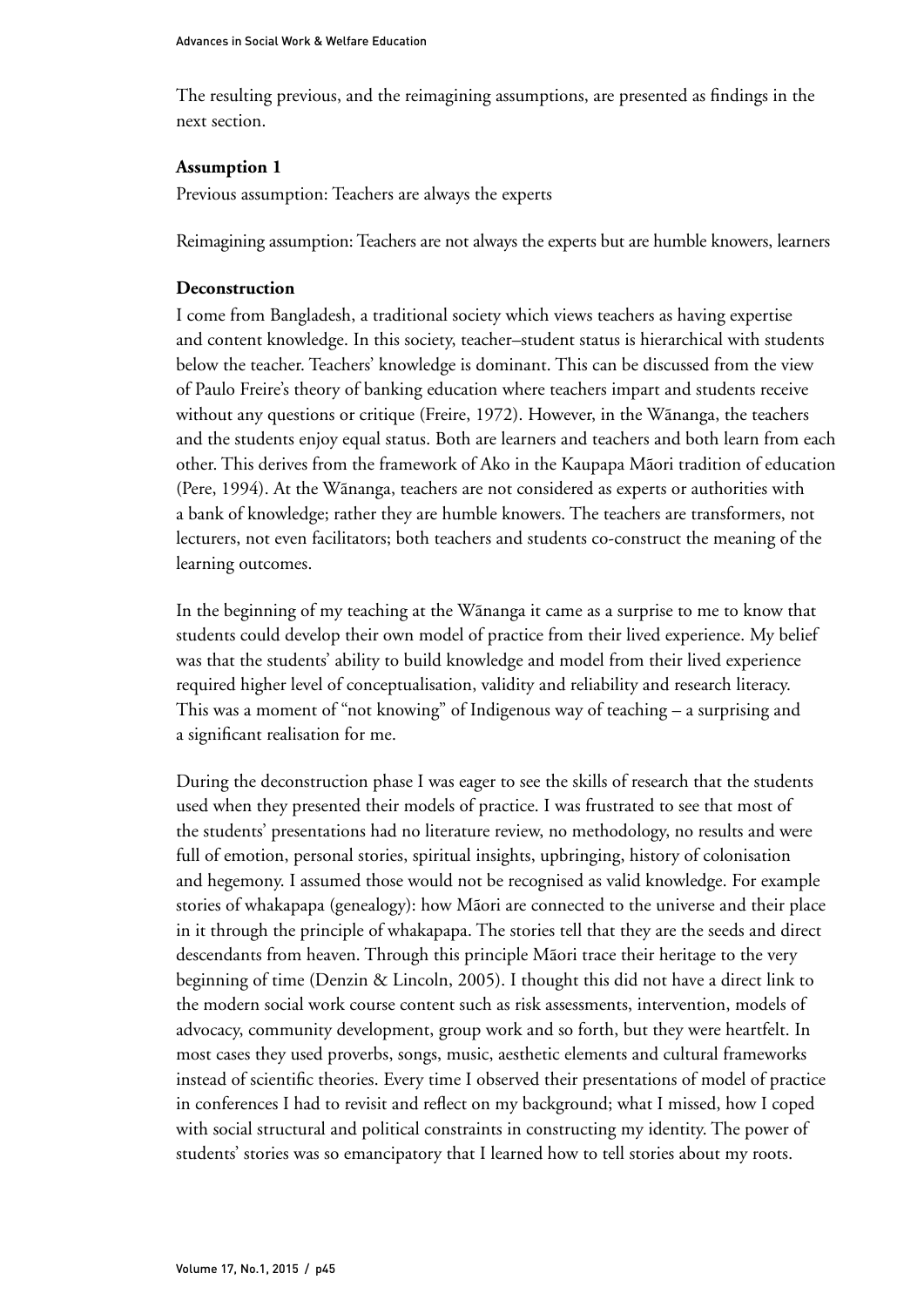## **Reconstruction**

After continuous and long reflection, professional development training, and readings from Indigenous university research (Hawai'ian, Aborigine Australian, Canadian First Nations), I started reimagining that the model-building process does not have to follow the structured logical process of modern research. Each model that a student presented was unique in terms of "who they are". They are the living authors of cultural theories. They are the living examples of models that everyone in the group can feel, see, sense, act towards and hence establish reliability and validity. I went back to trace our Indigenous treasures and found values that my mom used to teach me. Even though books with those treasures were available, before this re-imagination, I never read any. I thought they were written by nonuniversity authors, so I did not believe in the knowledge of those books. Now I started believing those sources.

he continuous exercise of reclaiming helped me reconstruct my position from expert teacher to humble knower. The humble knower position made me think of myself as a learner who honours many ways of knowing. It is a moving away from that expert stance that is where the humility comes from. I think it is a belief in not overvaluing a particular way (Clark, 2006). I have to respect my students as being experts in their own bodies of knowledge. Attention to meaning is important. We have to understand what this means for others within their own context because we may not be able to understand it. They speak the truth to people about the reality of their lives. As part of my new awareness I am not going to assume anything anymore. I want to become more aware of my assumptions and stay open to examining them.

## **Assumption 2**

Previous assumption: Social workers use social psychological theories and professional principles.

Reimagining assumption: But for professional practice social workers also need spiritual theories and principles.

#### **Deconstruction**

Before coming to the Wãnanga, my conceptualisation about teaching was guided by the "fact" that all topics can be understood and taught by scientifically established and published theories and principles. Each argument might be verified by literature and references. This assumption originated from my academic and research background and early teaching. It was my strong belief that only principles of professional social work and the theories from other social, political, economic and psychological disciplines would be used in social work education. This is the positivistic view: the one-fits-all approach. However, in the Wãnanga, alongside the social and psychological theories and professional principles, the Mãori spiritual/cultural framework and takepu principles are taught to fulfil the requirements of the bicultural intent of the degree.

At the Wãnanga, in the beginning, I taught theories and westernised views which I did not perceive to be effective for the BSW students. It was because the intent of the programme was to develop bicultural social work practitioners. Imparting only the knowledge and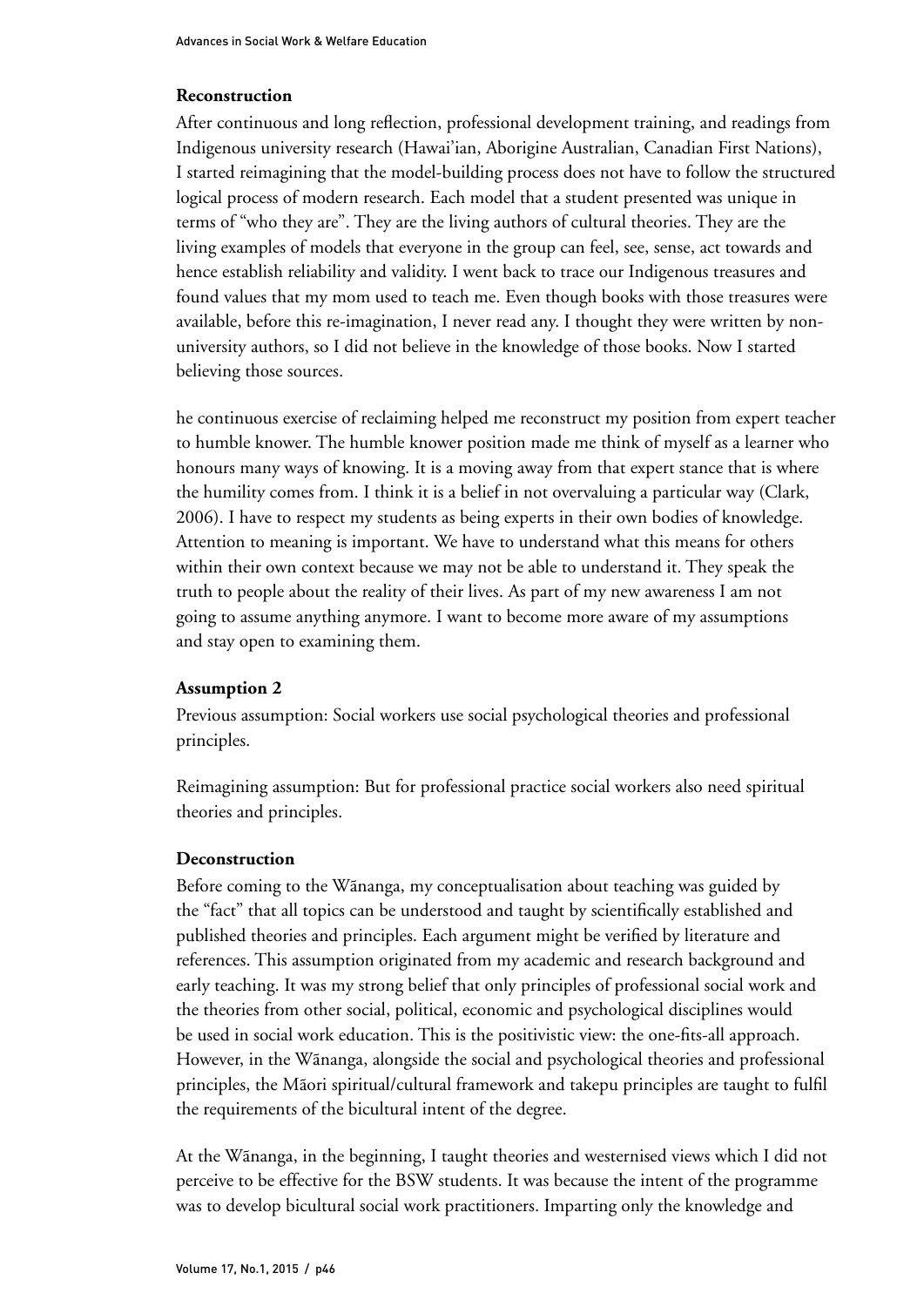skills of western theories in a Mãori context would not help students to assess spiritual and cultural needs as those theories were not constructed in the indigenous context. I became aware of the fact that teachers were encouraged not to use only western theories but also to contextualise those within students' lived contexts so that students could relate them with their own realities. This was a struggle for me. I felt that I had no resources to teach as I was not able to use those theories. I gathered a number of critical theories that I thought would be culturally appropriate but they were limited as the writers were not Indigenous and they did not capture the reality of the worldview of Mãori and other Indigenous people. Most often the writers were not Indigenous nor insiders to the topic. My attempt to find external resources was not worthwhile. I was surprised to see how Mãori teachers used spiritual sacred knowledge, mythologies, unseen power, *noa* (common sense), *tapu* (sacredness), *whãnau*, *hapu*, *iwi* (collective spirituality), *whakapapa* (past, present, future), *powhiri* (welcome), *marae* and so forth as a framework for bi-cultural social work (Phillips, 2010). The cultural frameworks from a Mãori worldview such as *Te Whare Tapa Wha*, *Ngã Pou Mana*, *Te Wheke*, *Takepu*, *Kaitiakitanga*, *Manakitanga*, *Ata*, *Hui*, *Mauri*, *Powhiri*, *Poutama*, *Tangihanga* and so forth were rewarding for me. Everything was linked with the wholeness and, in most of the models, the spirituality was interwoven via *whakapapa*. In the Mãori worldview, all things descend from *Papatuanuku* (the earth mother) and *Ranginui* (the Sky Father). The worldview articulates spiritual connections with the land, the sky and the waterways (Anderson, 2011). It opened a door to my spiritual world. My Islamic spirituality is a part and parcel of what it means for me to be human. This created an excitement within me, knowing that my bodies of knowledge were useful. I was practising them in everyday life but not in my profession. I struggled with how to articulate them in a professional manner.

#### **Reconstruction**

As a part of reconstructing my taken-for-granted assumptions, I started to read the literature on spirituality, Islamic worldviews and social work; before I had detached myself from this wealth of literature. Now I realised that the social work profession revitalised the place of spirituality in its practice, something which was abandoned in the early 20th century when social work was striving to become a profession (Brenner & Homonoff, 2004). From this literature I came to know that the postmodern world celebrated the importance of the spiritual dimension of existence (Graham, Coholic, & Coates, 2006). Also I went to a course on Islamic spirituality which made me understand how my heart, spirit and soul work together. Previously I used to use my Islamic principles with dogma. Before, I internalised them as a duty without knowing how to make sense of my beliefs via my inner self and connect it with my outer body. Now I know "knowing must touch your heart". The heart has wisdom and love that must be used in building one's knowledge. Intention, desire and intuition need to be felt, understood and seen via inner senses which help people to make sense and become creative (Fred, 2009). I was able to share my spiritual models and principles with my students. The most powerful exploration of the reconstruction was Ghazali's Islamic model of wellbeing.

According to Ghazali (Study Circle, 2010) the heart is a vessel and it has three parts: 1) the *ruh*, or spirit, is the seat of truth and an agency, an ethereal substance of the heart by which it knows and perceives; 2) the *nafs*, or soul, is the capacity that gives the vessel its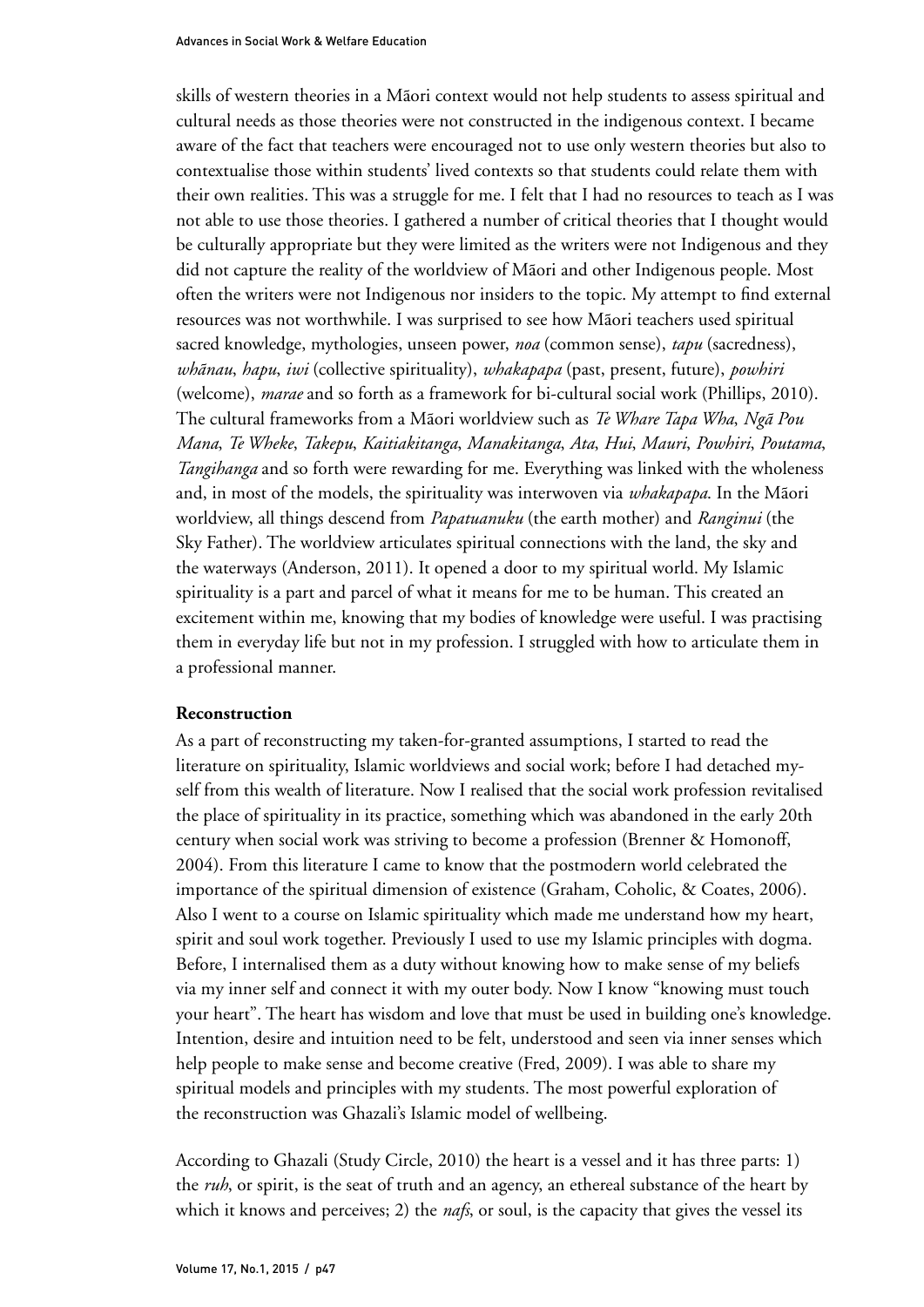human nature; 3) *akal*, or intellect, that is the ability of a human to know the truth and its purpose. I have come to know how an Islamic meditation dhikr (repeated pronouncement of a certain sacred formula) can be used to direct concentration to feel our insights and can be used to deal with our stress, emotions and mind-set (Ayad, 2008). In postmodern social work this spiritual component has been recognised (Graham et al., 2006). Also the *takepu* principles of the BSW encouraged me to identify a number of key *takepu* principles from the Islamic worldview. Some of these are: *Tawbah* (repentance), *Sabr* (Patience), *Shukr* (Gratitude), *adal* (justice), *hikmah* (wisdom), *haya* (modesty), *bala* (tensions) and *amal* (practice). These are some of the examples of high principles of Islam that can be easily used within the strength-based perspective of social work.

#### **Assumption 3**

Previous assumption: Research is a process of establishing observable and verifiable truths.

Reimagining assumption: Research also involves processes of reclaiming unseen and unobservable truth.

#### **Deconstruction**

As mentioned earlier, I held a positivistic view of conducting research to build knowledge or find the truth. My focus was on structural equation modelling, path analysis, regression, etc. (Akhter, 2004), which were based on a quantitative approach. This was viewed by Mãori research as a western hegemonic method which categorises and compares human behaviour. This paradigm labels and compartmentalises human beings by separating them from their own contexts. Another interesting area of BSW research is the critical paradigm which assumes that reality is created by people with power and authority. As a quantitative researcher, my knowledge had little value in that paradigm. In the beginning I felt sad and frustrated for not being able to teach quantitative research there. At the same time it was so empowering and rewarding to know how powerful people construct knowledge about groups of cultural minorities and oppress them. Although the language of critical research was new to me, I enjoyed the critique because I was able to connect my cultural context which was both colonised and oppressed. Now I enjoy teaching and doing research by using the critical, Indigenous and emancipatory paradigm of the interpretive tradition. In addition, the intent of BSW research is considering the application and exploration of the truths of earlier generation as old friends in a new time and place (Pohatu, 2010). Within this "old friend new time" notion, the truth is constructed generation to generation, not by powerful people. This is the value of coming back and reclaiming ancestors' truths. These truths come from best lived experts, not from statistical experts.

#### **Reconstruction**

It was interesting for me to find out about the process of reclaiming unobservable truth that came from earlier generations. In this quest I started to trace the generational source of Islamic truths. In the Islamic worldview, knowledge comes from divine revelations written in the *Qur'an* (holy book) and Hadith/Sunnah (Prophet Muhammad's (Peace be upon him). This knowledge is highly sacred. Researchers who want to discover the truth of Islam must be, and should be, highly spiritual and act according to Islamic beliefs which are *iman* (light and doctrine) and *Ihsan* (station of vigilance and divine witnessing, you worship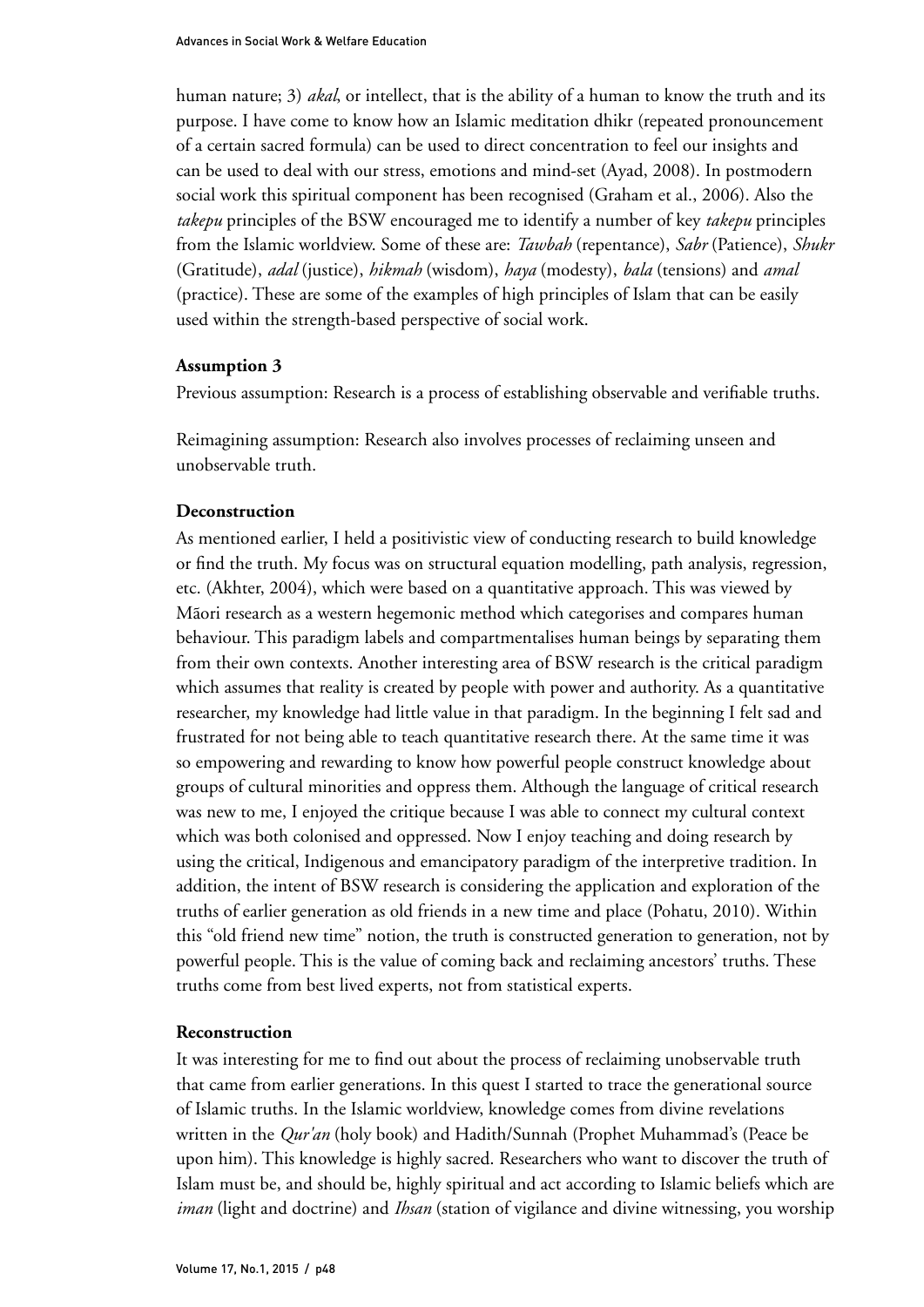God as if you see Him, and if you do not see Him then you know that He sees you) (Al-Qadir'Isa, 2009). The scientific process of objectivity and reliability of modern research has no role in discovering these unseen truths.

## **DISCUSSION**

The purpose of this paper is to explore how the BSW (BIP) programme of Te Wãnanga o Aotearoa has influenced me to rethink my teaching style, attitude towards using spirituality in social work, and epistemological stance in research.

In regard to the style of teaching, the reconstructed assumption, "teachers are not always the experts, but are humble knowers and learners", is consistent with the findings of the study conducted by Clark (2006). According to Clark, to understand the experiential knowledge and meaning-making systems of service users, the primary emphasis is on the need for practitioners to position themselves as learners, not as experts, and to dialogically explore the client's worldview and meanings. Practitioners' positioning as learners emphasizes an epistemological humility which supports the belief of not overvaluing a particular way of knowing. According to Clark (2006), it is crucial to be humble about knowing. It is a stance where one acknowledges the partiality of one's own knowledge, recognizes many ways of knowing, and humbly seeks to understand others' knowledge, perspective and meanings. This supports the notion of a postmodern transformative framework of teaching that brings the learners in a space where learners learn to believe how to value what they know. They draw their knowledge from the context that they have been part of (Freire, 1972; Pohatu, 2010).

The reconstructed assumption that "spiritual principles and theories are needed in professional social work" can be discussed from the perspective of meaning-making (Allen, 2009; Clark, 2006). The spirituality has been reconceptualised as a worldview and a contextual factor which is not only regarded as a means of coping and healing but also a tool for making sense of, and making meaning of, ways of being (Allen, 2009). Spirituality and religion are integral dimensions of the worldview and meaning systems that people use to interpret their experience and make sense of their world. The social work profession has started to assess spirituality as a distinct element. However, spiritually sensitive social work practice requires far more than an assessment of spiritual beliefs and practices. Rather, it requires a holistic and integrative understanding of the multiple and intersecting meanings, and the source of meanings, that people use to construct their view of the world (Clark, 2006). There is a need to reclaim spiritual frameworks and models to understand the worldviews of people. So it is not only for healing but for ways of being and doing – a way of life.

The final reconstructed assumption is that "the research is not only a process of establishing observable and verifiable truths but it also involves processes of reclaiming unseen and unobservable truths". This reconstructed assumption was contextualized in the context of the author's Islamic worldview. To reclaim ancestors' knowledge, Islamic scholars should follow the generational sources of Islamic truths. This is consistent with the view of Ul Haq and Westwood (2012) that an Islamic "system of knowing, being and doing" is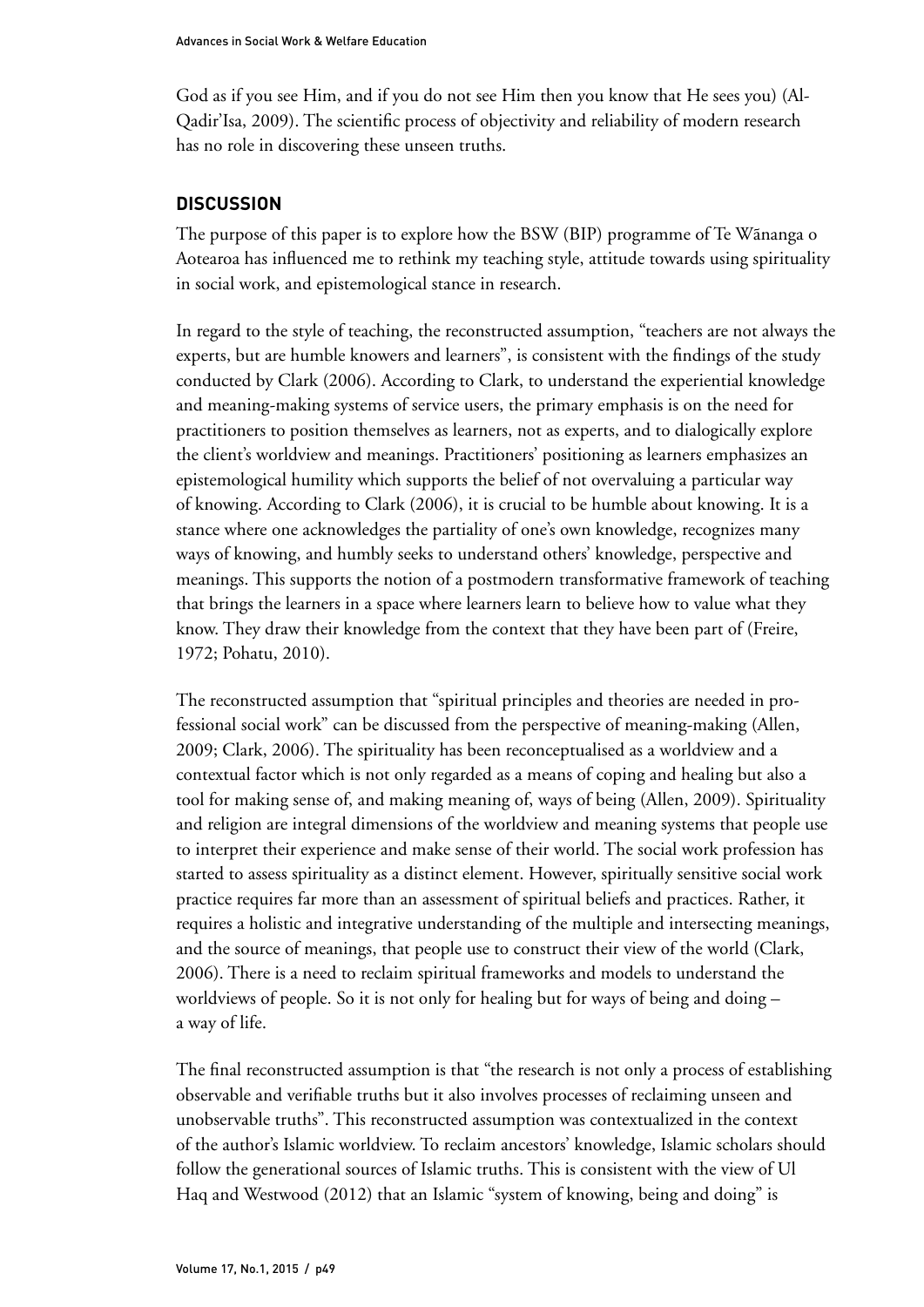embedded in its theological sources, including the *Qur'an* (considered as the word of God as transmitted to his Prophet, Muhammad –– peace be upon him) and the Sunnah (the acts and sayings of the Prophet, as transmitted through traditions known as hadith). There have been studies using an Islamic worldview but their categorisation comes from western theories. A close reading of the articles shows that many of these sources were only referred to in a cursory manner. There were a very limited number of articles where the analysis, theory or discussions were driven by what could be considered a fully Islamic perspective (Ul Haq & Westwood, 2012). So metaphysical and Islamic theological epistemology that is linked to the generational sources is needed to reclaim Islamic truths in research.

#### **CONCLUSION**

I wanted to explore how I was rethinking as an educator at Te Wãnanga o Aotearoa and what influences it has had on my teaching and understanding of my own spiritual identity and research. I have explained key elements of the programme: bi-culturalism and *takepu* principles. Three previous and reimagined assumptions were identified and discussed by using the deconstruction and reconstruction questions. The most enjoyable exploration is coming to know my heart and how the unseen truth of spirituality has been revitalised as a structural element in the context of postmodern social work education. Another powerful reconstructed assumption was that teachers are not always experts but are humble knowers and learners. I have developed a strong belief in not overvaluing a particular way and I have to respect my students as being experts in their perspectives. This has made me think of myself as a teacher who honours many ways of knowing. This is consistent with the notion of constructivist teaching that invites indigenous and multiple worldviews to be explored in social work education. The reflection suggests that the *takepu*-based pedagogy may be useful for Indigenous social work education in Aotearoa as well as in other Indigenous contexts.

As this paper is a personal reflection, the discussion should be applied in other contexts with caution. This area needs further study. For example, research is needed to examine the processes that influence transformation in teaching and learning, such as the analysis of videos of classroom observation about students' and teachers' dialogue and engagement and students' sharing of their own examples within and between groups in classrooms of Te Wãnanga o Aotearoa. Further research is needed to see how people make sense of their spirituality or make it meaningful or useful in a new context. Also there is a need to review the literature of social work and Islamic spirituality to see how researchers have used their epistemological stance and generational interpretations of major concepts of Islam within the current context of social work.

#### **References**

Akhter, S., & Leonard, R. (2014). Takepu principled approach: A new vision for teaching social work practice in Aotearoa New Zealand. In J. Duke, M. Henrickson, & E. Beddoe Eds.), *Protecting the public – Enhancing the profession*. (pp.93-104). Wellington, NZ: Social Work Registration Board.

Akhter, S. (2004). Teachers' control and students' motivation. *The International Principal*, 8(3), 4–7.

Al-Qadir'Isa, Shaykh'Abd. (2009). *Realities of Sufism*. The Netherlands: Sunni Publications.

Allen, E. J. (2009). *Constructing the spiritual in social work: A critically reflexive, autoethnographic process*. (Unpublished master's thesis). Dalhousie University, Halifax, Nova Scotia.